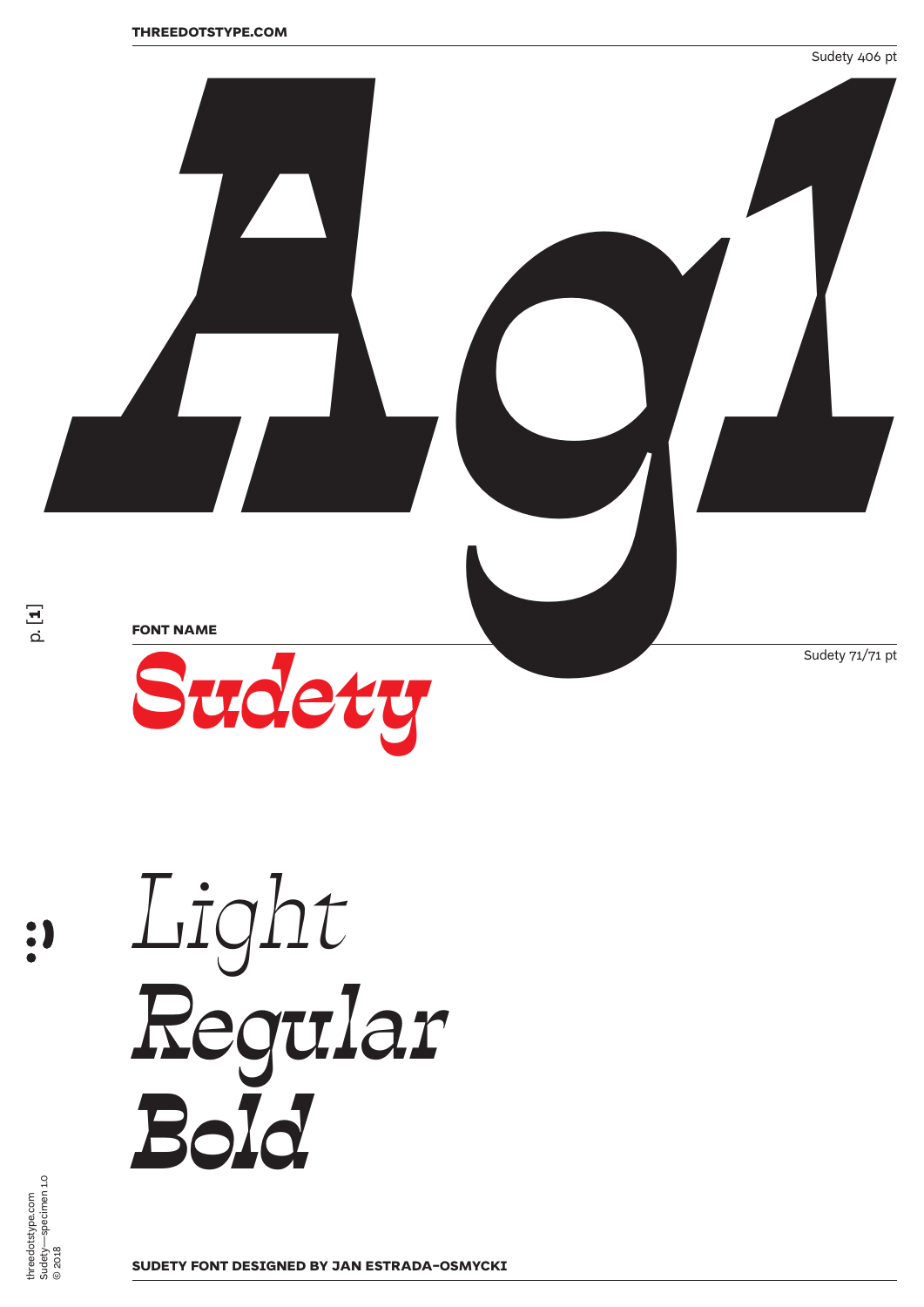ss02 feature *22 ➽ 22*

stylistic alternate/salt feature (Adobe Illustrator) *22 ➽ 22*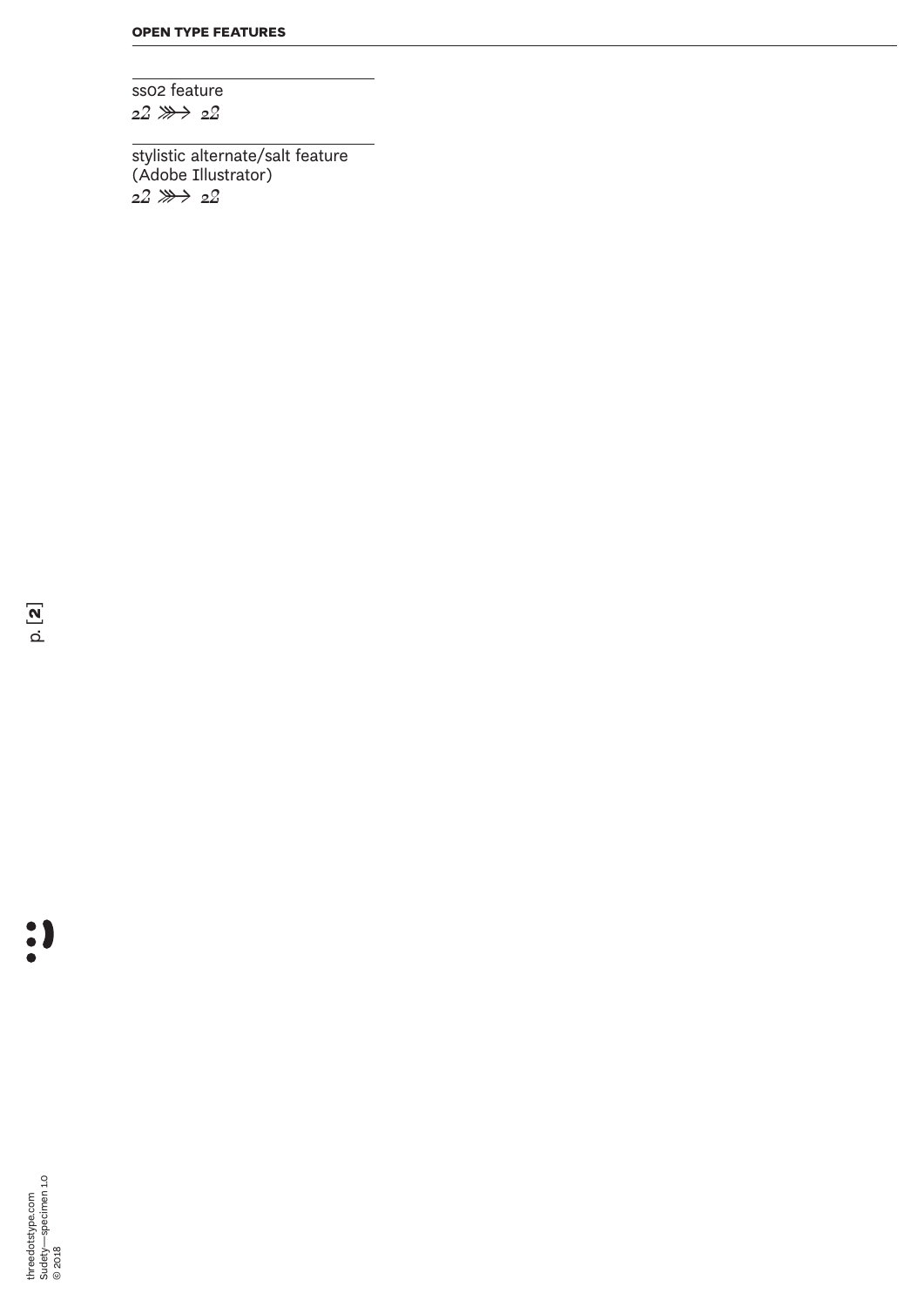*Page Three [From Wikipedia] —Sudety Light 9/11.5 pt*

*Many tabloid newspapers use a photo of a topless or a naked girl to improve their sales. Very often, this photo is placed on page three of the newspaper; that is where the name of this feature is from. For this reason, the feature is referred to as Page Three or Page 3. The newspaper The Sun, who introduced this in 1970, holds a copyright on the name. The Sun showed a picture of a topless girl on page three. Other newspapers, such as the Daily Star and Daily Mirror had pictures of naked women; The Mirror changed for models in swimsuits after a few years.*

## *Page Three*

*[From Wikipedia] —Sudety Regular 9/11.5 pt*

*Many tabloid newspapers use a photo of a topless or a naked girl to improve their sales. Very often, this photo is placed on page three of the newspaper; that is where the name of this feature is from. For this reason, the feature is referred to as Page Three or Page 3. The newspaper The Sun, who introduced this in 1970, holds a copyright on the name. The Sun showed a picture of a topless girl on page three. Other newspapers, such as the Daily Star and Daily Mirror had pictures of naked women; The Mirror changed for models in swimsuits after a few years.*

## *Page Three*

*[From Wikipedia]* 

*—Sudety Bold 9/11.5 pt*

*Many tabloid newspapers use a photo of a topless or a naked girl to improve their sales. Very often, this photo is placed on page three of the newspaper; that is where the name of this feature is from. For this reason, the feature is referred to as Page Three or Page 3. The newspaper The Sun, who introduced this in 1970, holds a copyright on the name. The Sun showed a picture of a topless girl on page three. Other newspapers, such as the Daily Star and Daily Mirror had pictures of naked women; The Mirror changed for models in swimsuits after a few years.*

## *Page Three [From Wikipedia] —Sudety Regular 14/16 pt*

*Many tabloid newspapers use a photo of a topless or a naked girl to improve their sales. Very often, this photo is placed on page three of the newspaper; that is where the name of this feature is from. For this reason, the feature is referred to as Page Three or Page 3. The newspaper The Sun, who introduced this in 1970, holds a copyright on the name. The Sun showed a picture of a topless girl on page three. Other newspapers, such as the Daily Star and Daily Mirror had pictures of naked women; The Mirror changed for models in swimsuits after a few years.*

*Page Three [From Wikipedia] —Sudety Bold 20/21 pt Many tabloid newspapers use a photo of a topless or a naked girl to improve their sales. Very often, this photo is placed on page three of the newspaper; that is where the name of this feature is from. For this reason, the feature is referred to as Page Three or Page 3. The newspaper The Sun, who introduced this in 1970, holds a copyright on the name. The Sun showed a picture of a topless girl on page three. Other newspapers, such as the Daily Star and Daily Mirror had pictures of naked women; The Mirror changed for models in swimsuits after a few years.*

*Page Three [From Wikipedia] —Sudety Bold Many tabloid news- papers use a photo of a topless or a naked girl to im- prove their sales. Very often, this photo is placed on* 

:)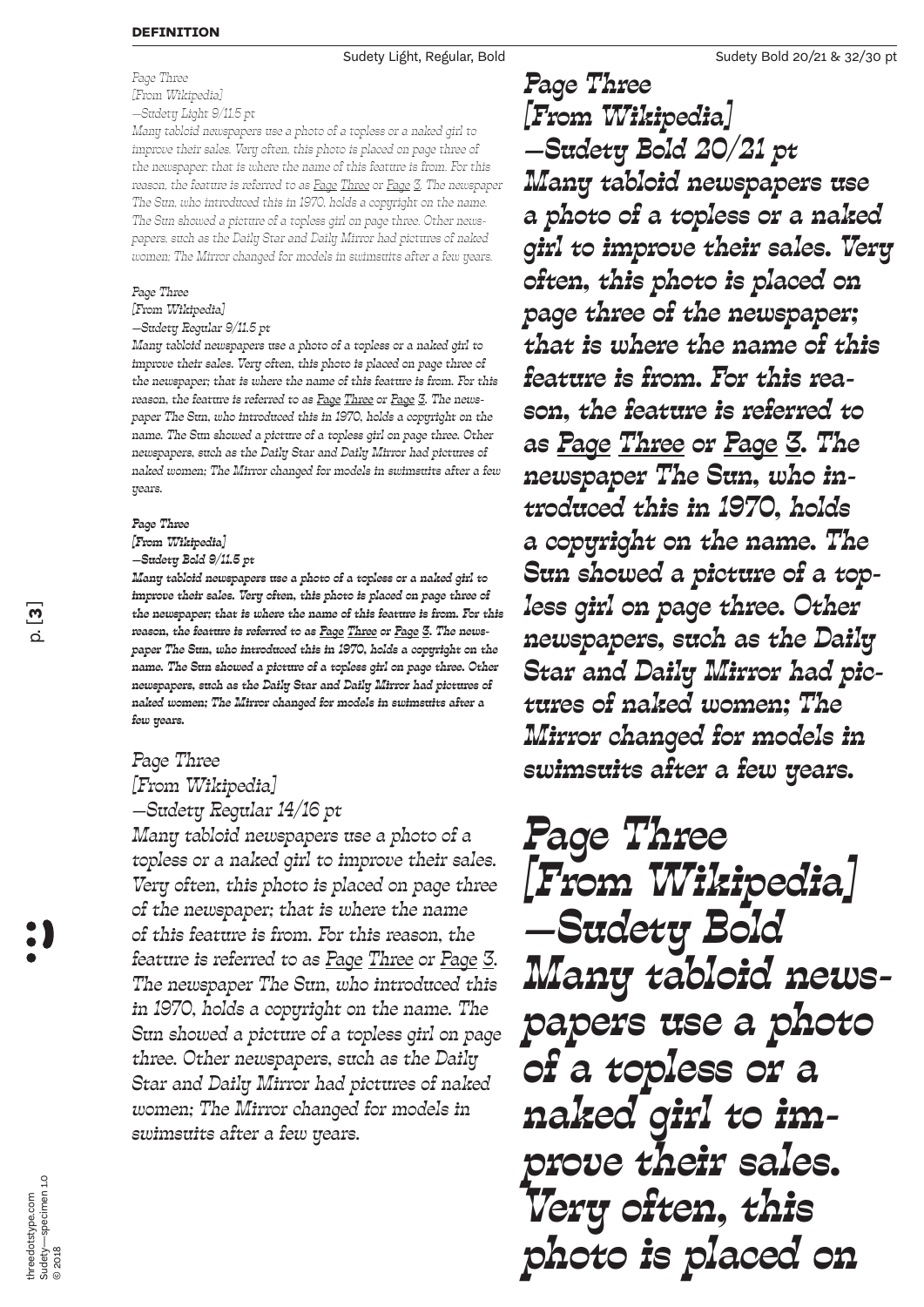*Sudety Bold: abcdefghijklmnopqrstuvwxyzáăâäæàāąãåćčçċďđé ěêëėèēęğģġğģġħíîïìīįķĺľļłńňņñóôöœòőōøõŕřŗśšşșßŧțťţúûüùűūųů ẅẁẃŵỳŷÿýźžżðŋþABCDEFGHIJKLMNOPQRSTUVWXYZÁĂ ÂÄÆÀĀĄÃÅĆČÇĊĎĐÉĚÊËĖÈĒĘĞĢĠĦÍÎÏİÌĪĮĶĹĽĻŁŃŇŅÑÓÔ ÖŒÒŐŌŎŔŘŖŚŠŞŞŦŢŤŢŰÛŨŨŨŨŲŮŴŴŴŴŶŶŶŸŹŽŻĐŊ Þī&©§®™†‡{[£\$€¥¢]}@0 \*?¿!¡««,.;:"/|\\_•…#¦=+<>≤≥%‰~∞°¶*

*Sudety Regular: abcdefghijklmnopqrstuvwxyzáăâäæàāąãåćčçċď đéěêëėèēęğģġğģġħíîïìīįķĺľļłńňņñóôöœòőōøõŕřŗśšşșßŧțťţúûüùűūų ůẅẁẃŵỳŷÿýźžżðŋþABCDEFGHIJKLMNOPQRSTUVWXYZÁĂ ÂÄÆÀĀĄÃÅĆČÇĊĎĐÉĚÊËĖÈĒĘĞĢĠĦÍÎÏİÌĪĮĶĹĽĻŁŃŇŅÑÓÔ ÖŒÒŐŌØÕŔŘŖŚŠŞȘŦȚŤŢÚÛÙÜŰŪŲŮẀŴẄẂỲŶŸÝŹŽŻÐŊ Þī&©§®™†‡{[£\$€¥¢]}@0 \*?¿!¡««,.;:"/|\\_•…#¦=+<>≤≥%‰~∞°¶*

*Sudety Light: abcdefghijklmnopqrstuvwxyzáăâäæàāąãåćčçċďđ éěêëėèēęğģġğģġħíîïìīįķĺľļłńňņñóôöœòőōøõŕřŗśšşșßŧțťţúûüùűūų ůẅẁẃŵỳŷÿýźžżðŋþABCDEFGHIJKLMNOPQRSTUVWXYZÁĂ ÂÄÆÀĀĄÃÅĆČÇĊĎĐÉĚÊËĖÈĒĘĞĢĠĦÍÎÏİÌĪĮĶĹĽĻŁŃŇŅÑÓÔ ÖŒÒŐŌØÕŔŘŖŚŠŞȘŦȚŤŢÚÛÙÜŰŪŲŮẀŴẄẂỲŶŸÝŹŽŻÐŊ Þī&©§®™†‡{[£\$€¥¢]}@0 \*?¿!¡««,.;:"/|\\_•…#¦=+<>≤≥%‰~∞°¶*

## *Numbers: 012(�)3456789 — 012(�)3456789*

*Arrows:* 

<u>़</u> *⬐⬑↶↷↺⟲↻⟳⇢⇠➳➵➸➼➽⟵⟶⟷⟻⟼�*

:)

threedotstype.com Sudety—specimen 1.0 threedotstype.com<br>Sudety—specimen 1.0<br>© 2018